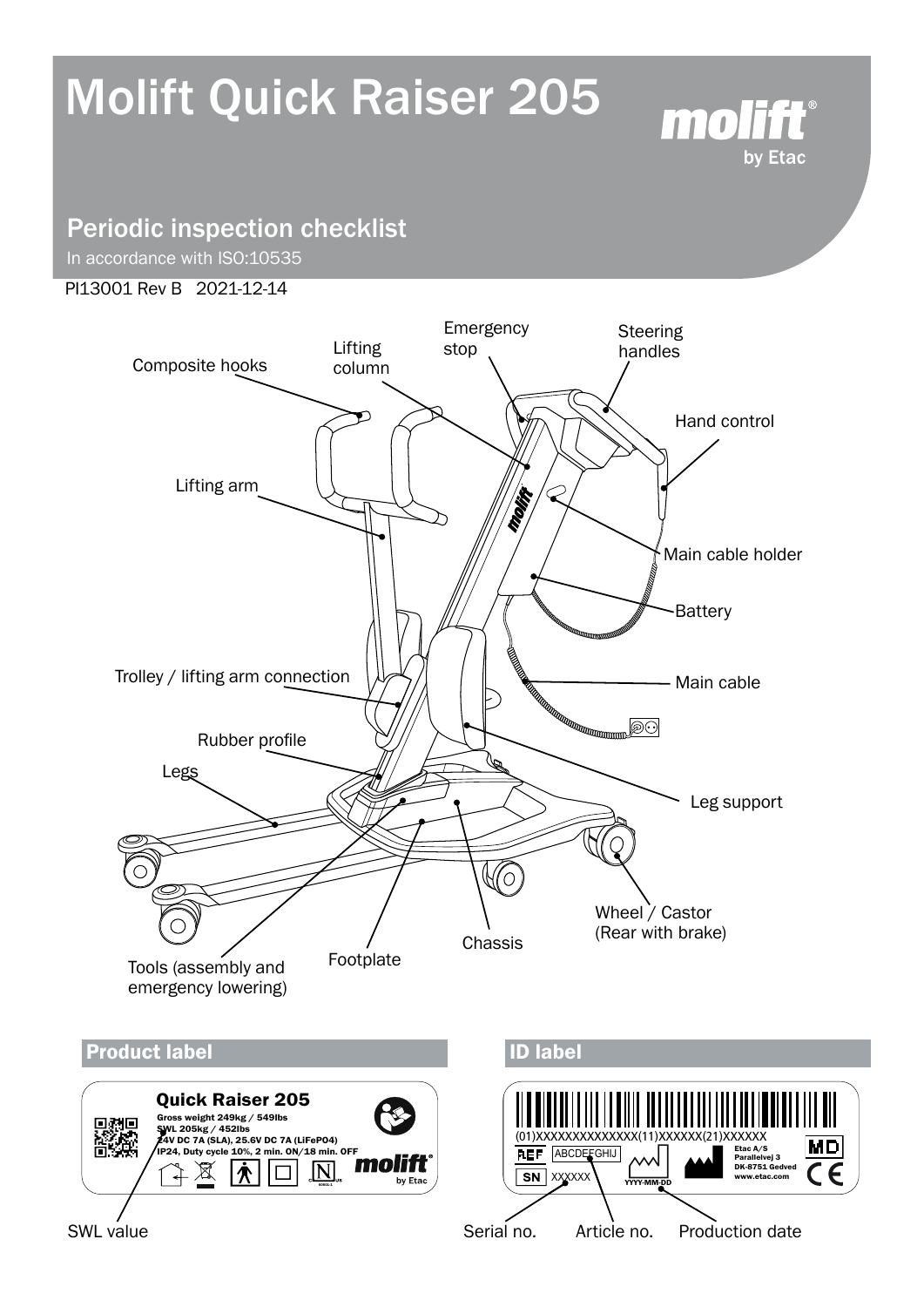A copy of this document is available for download at www.etac.com.

Scan QR code on product label for accessing product home page. The user manual can be found in the document section.

........................................................................................

........................................................................................

........................................................................................

........................................................................................

Article no. (see ID label):

Serial no. (see ID label):

Production Year:

#### Owner:

Sling shall be inspected separately and is not included in this inspection.

## Situation of use

 $\Box$ 

Home Hospital

- Nursing home
- **Other**



The periodic inspection is to be performed by a person who is suitable and properly qualified and well acquainted with the design, use and care of the hoist



The hoist's software Molift Service tool provides option to enter date of PI and name of inspector along with additional information. Molift recommends adding all observations / remarks concerning the hoist in the Molift Service tool for complete history log of the hoist

## Service light indicator (from 01.01.2018)

#### Note colour of service light indicator:

| Status       | Service light                        | Mode                            |
|--------------|--------------------------------------|---------------------------------|
|              | No light                             | No service needed               |
| ΙI           | Green<br>flashing                    | Order service                   |
|              | Yellow                               | Periodic inspection<br>required |
|              | Red                                  | Perform service                 |
| $\mathbf{I}$ | Red (and<br>sound when<br>activated) | Perform service<br>immediately  |

## Service light indicator (until 31.12.2017)

| <b>Status</b> | Service light                        | Mode                            |
|---------------|--------------------------------------|---------------------------------|
|               | No light                             | No service needed               |
|               | Yellow                               | Order service                   |
|               | Yellow<br>flashing                   | Periodic inspection<br>required |
|               | Red                                  | Perform service                 |
|               | Red (and<br>sound when<br>activated) | Perform service<br>immediately  |

## Visual examination



Visual examination of load bearing structure to make sure there is no damage, cracks, frays or deformation. All checkpoints must be checked to approve hoist for further use

## *OK Not OK*

|  | Lifting column                                     |
|--|----------------------------------------------------|
|  | Lifting arm                                        |
|  | Composite hooks                                    |
|  | Lifting arm connection<br>(remove cover for check) |
|  | Legs                                               |
|  | Product label                                      |
|  | <b>Plastic covers</b>                              |
|  | Rubber profile                                     |
|  | Hand control                                       |
|  | Control panel                                      |
|  | Wheels / castors                                   |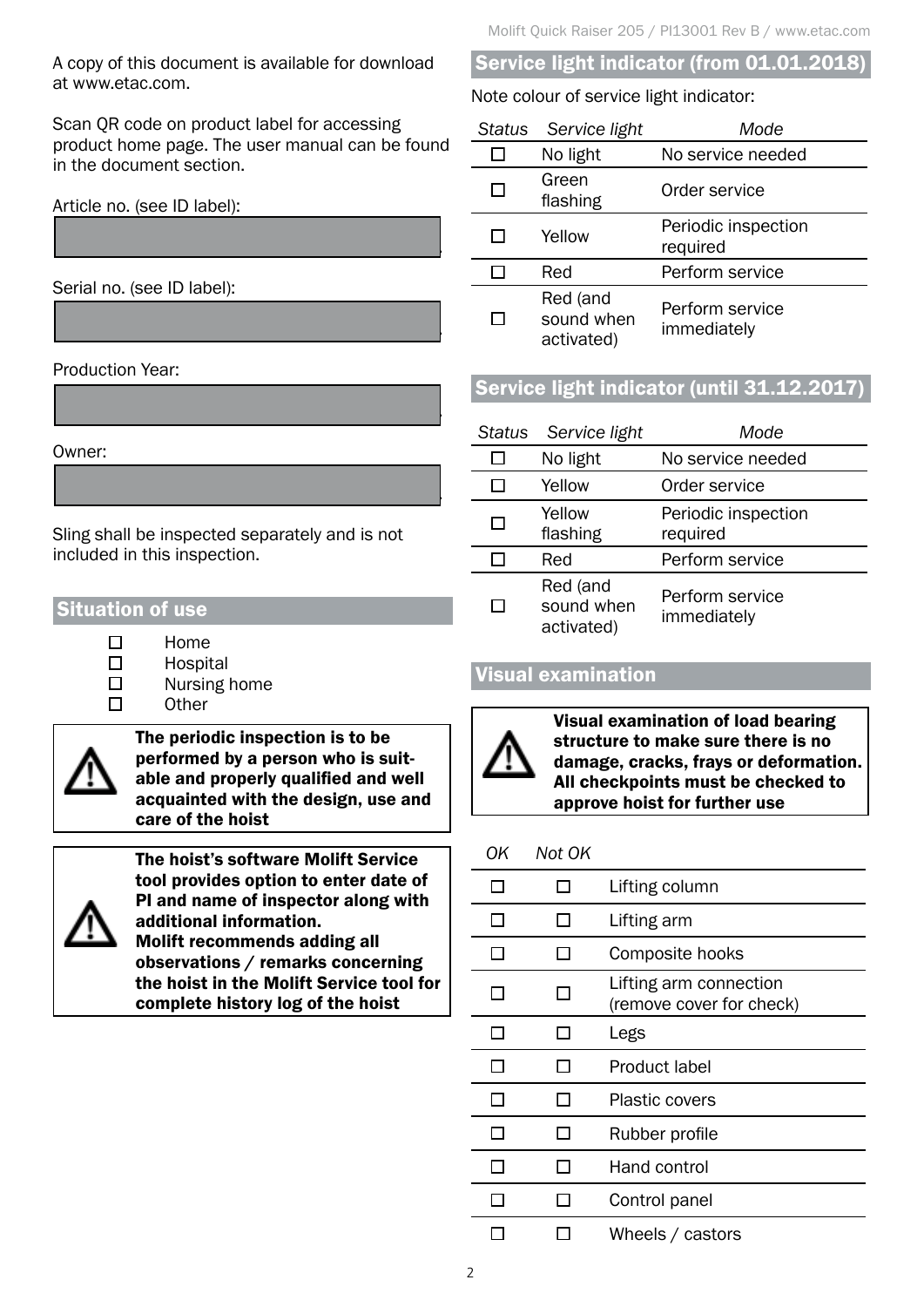| ΟK                                        | Not OK |                                                             | OK | Not OK                                 |                                                                                                                              |
|-------------------------------------------|--------|-------------------------------------------------------------|----|----------------------------------------|------------------------------------------------------------------------------------------------------------------------------|
| П                                         | $\Box$ | Brakes on wheels / castors                                  |    |                                        | Perform one lifting cycle with                                                                                               |
|                                           | П      | Cables                                                      |    |                                        | weight equal to SWL (see prod-<br>uct label for value kg/lbs).                                                               |
| П                                         | $\Box$ | <b>Battery</b>                                              | П  | П                                      | Motor and spindle or must not<br>slip when loaded (causing lifting                                                           |
|                                           | Ш      | Other electronics                                           |    |                                        | arm to lower), and movement                                                                                                  |
|                                           | $\Box$ | Leg support                                                 |    |                                        | must be smooth and even<br>Leg spreading mechanism,                                                                          |
|                                           | $\Box$ | No corrosion                                                | П  | □                                      | outer and inner position with<br><b>SWL</b>                                                                                  |
|                                           | $\Box$ | Leg spreading mechanism                                     |    |                                        | Perform new visual control;                                                                                                  |
|                                           | П      | Weldings                                                    |    |                                        | Damage, play and deformations                                                                                                |
|                                           | □      | Instruction for use / user<br>manual is present / available |    | П                                      | as described above. Any dam-<br>aged parts must be repaired or<br>replaced and test is repeated<br>once more until the hoist |
|                                           |        | <b>Functional examination</b>                               |    |                                        | performs correctly                                                                                                           |
| <b>Test FUNCTION and inspect for wear</b> |        |                                                             |    | Battery.<br>With fully charged battery |                                                                                                                              |

Test FUNCTION and inspect for wear and damage. All checkpoints r approve hoist for

Wheels / castors

| and inspect for wear |  |
|----------------------|--|
|                      |  |
| must be checked to   |  |
| r further use        |  |

| Accessories: |  |  |
|--------------|--|--|
|              |  |  |
|              |  |  |
|              |  |  |
|              |  |  |
|              |  |  |
|              |  |  |

......................................................................................

inserted, after initial cycle, battery light is full green, and wrench/service light is OFF

#### $\Box$  $\Box$ Wheel / castor brakes With legs in inner position (parallel): Check that the distance  $\Box$  $\Box$ between legs can not decrease when pushed together by hand Lifting column is completely  $\Box$  $\Box$ fixed

*OK Not OK*

 $\Box$ 

 $\Box$ 

|  | Emergency stop button is fully<br>operational and interrupts<br>power when engaged.<br><b>Reset switch</b> |
|--|------------------------------------------------------------------------------------------------------------|
|  | Electrical emergency lowering                                                                              |
|  | Tool for manual emergency<br>lowering                                                                      |
|  | Electrical emergency lowering                                                                              |
|  | Hand control (all buttons, strain<br>relief on hand control cable,<br>hook, and battery indicator)         |
|  | Control panel (all buttons,<br>excluding electrical emergency<br>lowering)                                 |
|  | If all points so far are "OK",<br>hoist shall be tested with SWL                                           |